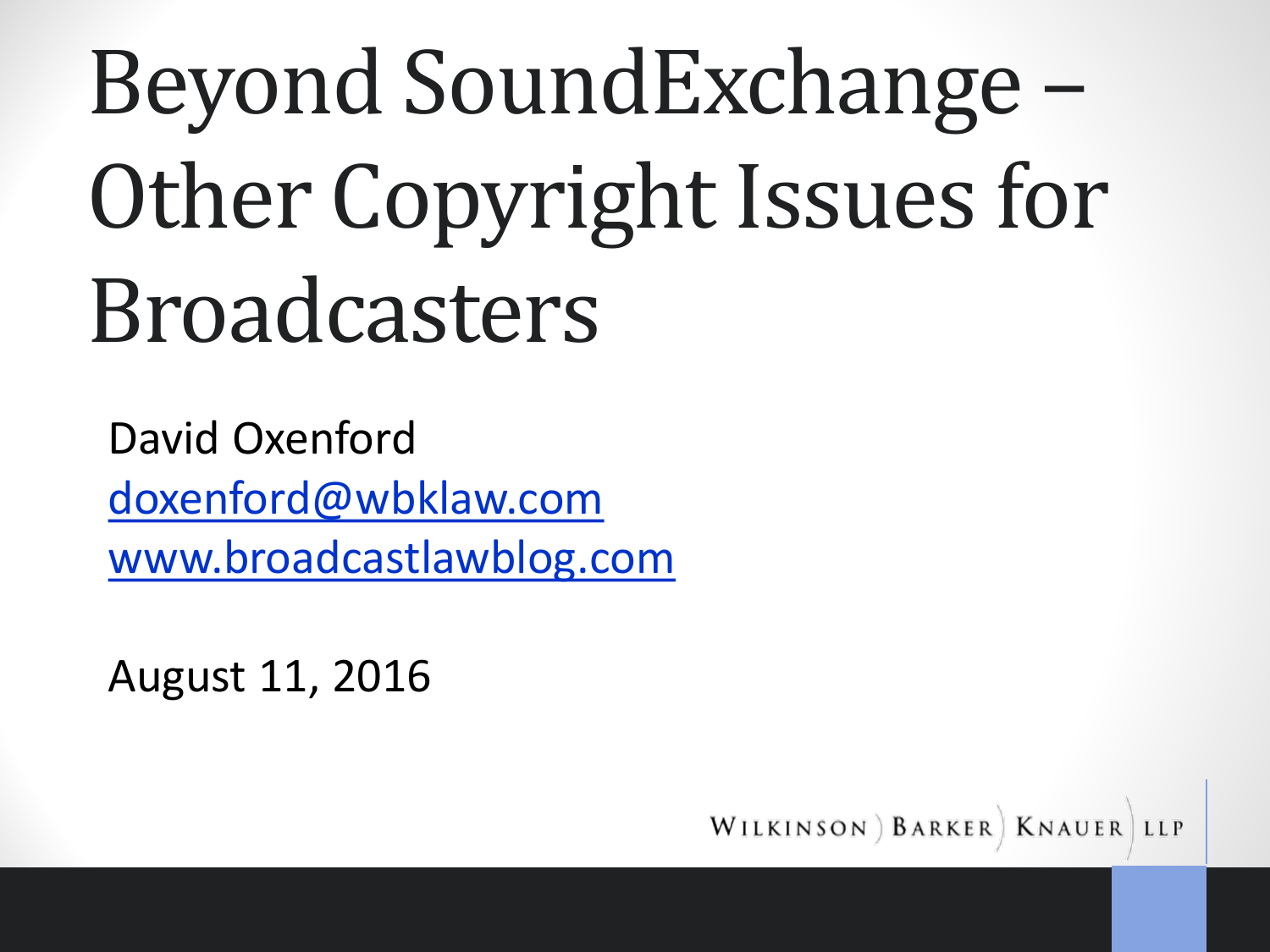#### Issues to Discuss

- ASCAP/BMI Consent Decrees and the future of the performance right for the musical composition
- The status of SESAC
- Pre-1972 sound recordings
- The broadcast performance royalty
- Beyond the performance right other music uses by broadcasters
- Other copyright issues including the use of photos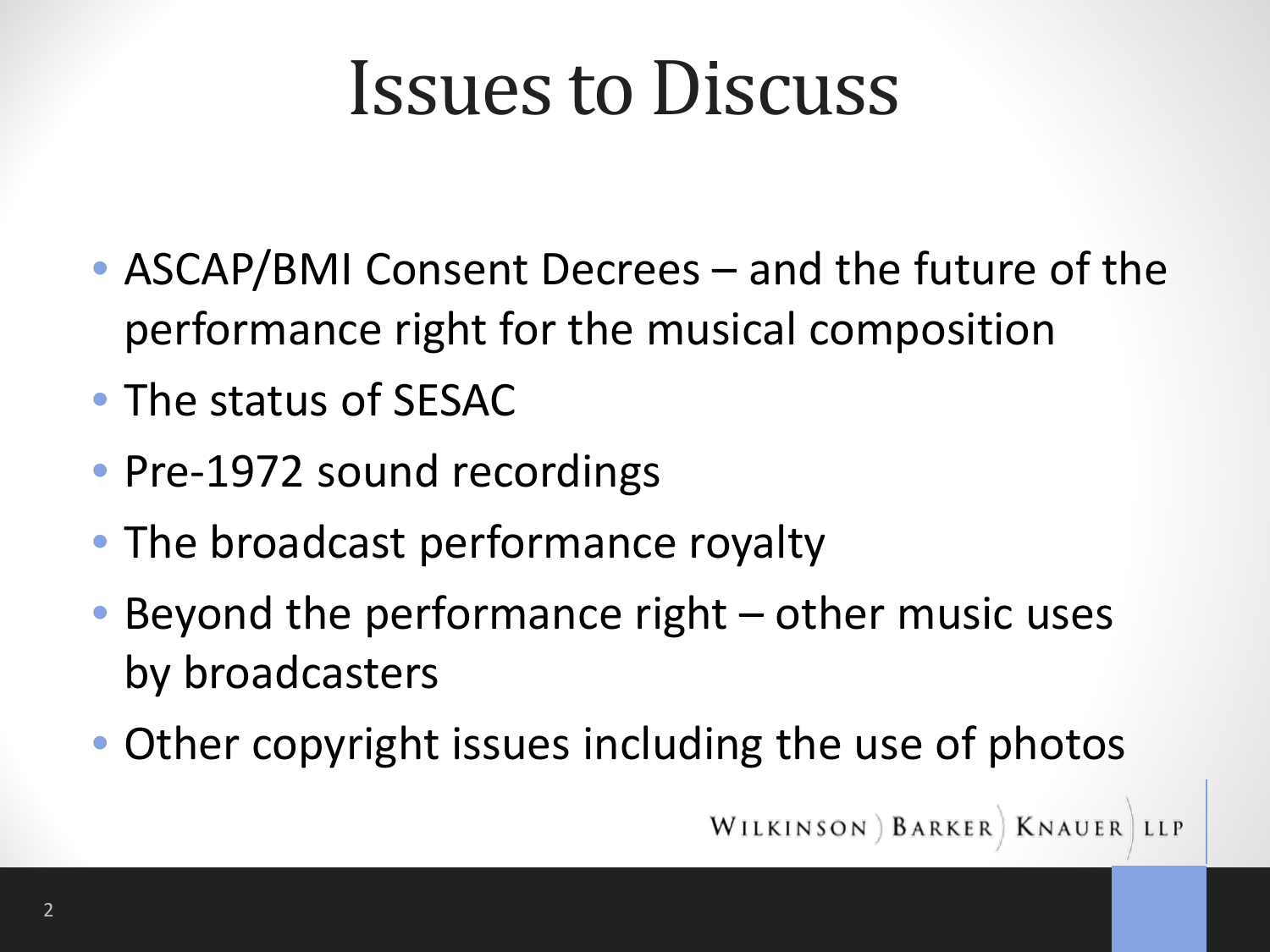#### Music Royalty Basics

- Two copyrights in all recorded music
	- One in the words and music (the "musical composition" or "musical work")
	- One in the recording itself (the "sound recording" or "master recording")
- Lots of different rights in each work broadcasters are most interested in the "public performance right"
	- But also rights to make reproductions and "derivative works"
- For the musical composition public performance, that's what you pay to ASCAP, BMI and SESAC (the "PROs") – at least right now
- For sound recording public performance, it's only digital payments so far –paid to SoundExchange
- For other rights payments go elsewhere, many requiring direct licenses from copyright holders direct licenses from copyright holders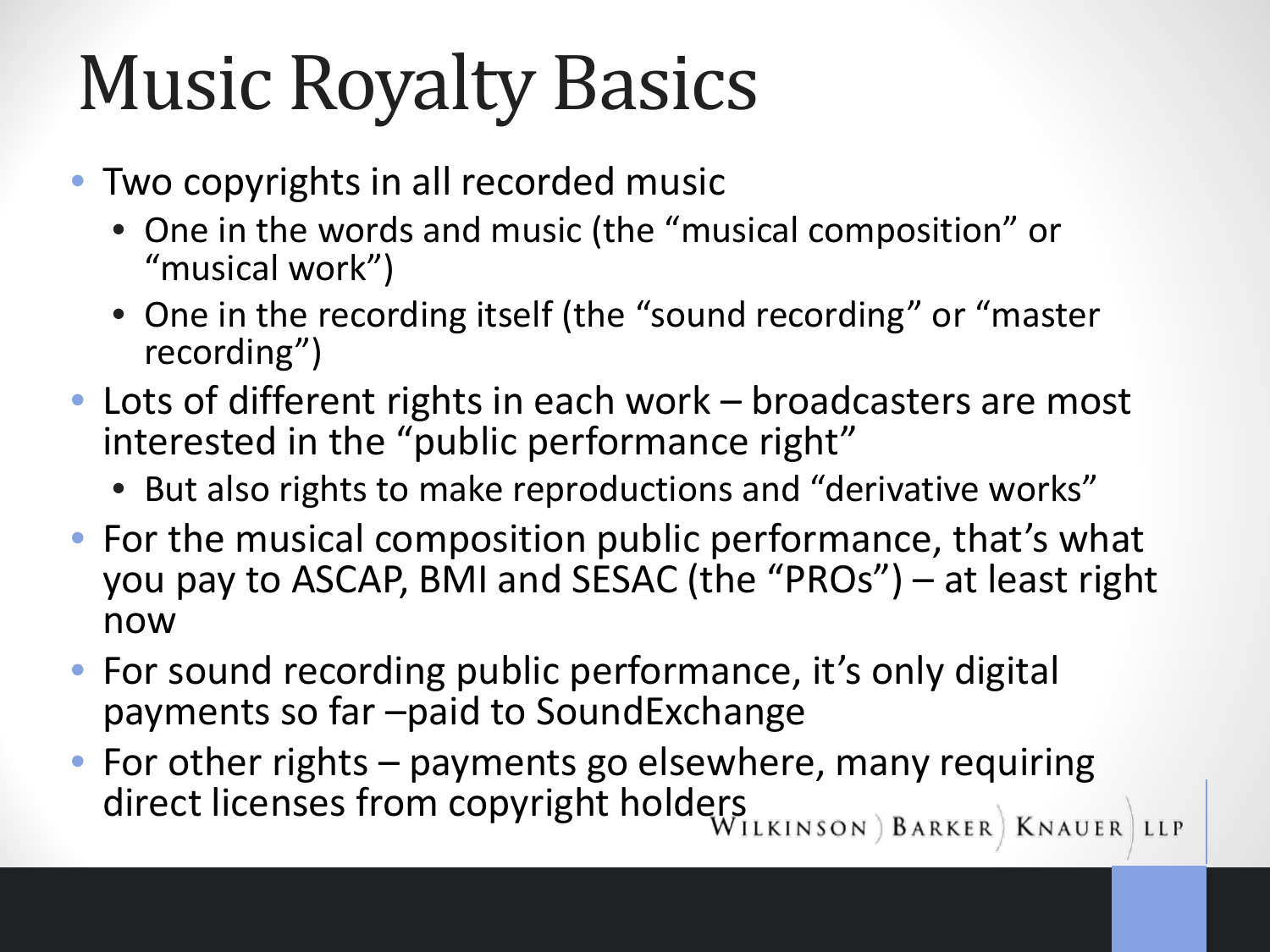## Where is the Controversy?

- In the past, most of the big issues have been over sound recording issues
	- The "performance tax" on over-the-air radio
	- The cost of streaming fees
	- More recently, pre-1972 sound recordings
- Now, more and more issues over the musical composition
	- Song writers feel that they are not getting enough money compared to the sound recording copyright holders
	- Big publishers looking to withdraw their catalog from ASCAP and BMI
	- Pursuing relief in lots of forums
- Plus, Congress is doing an overall look at Copyright reform, and music is a big part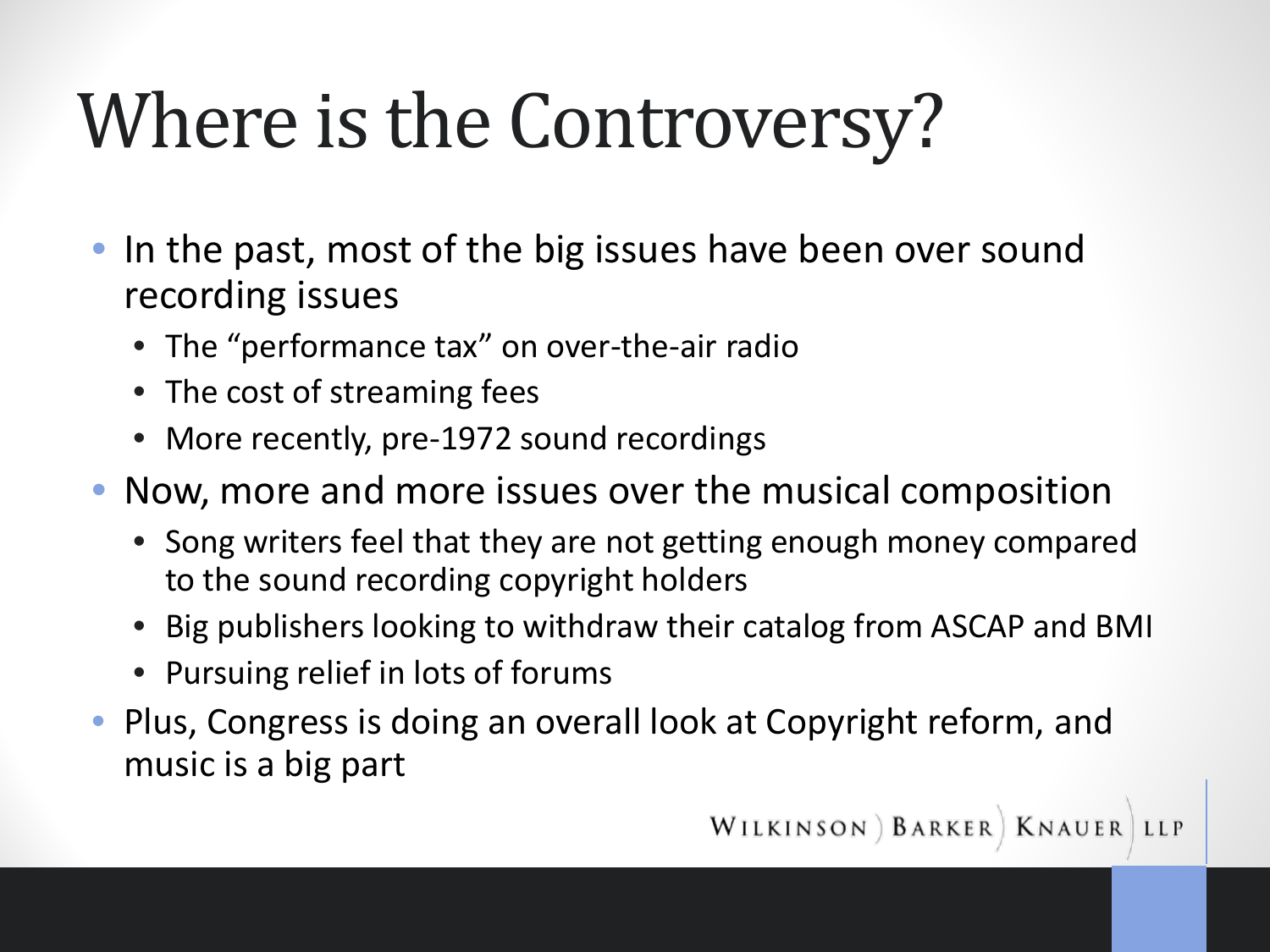# Consideration of Songwriter Concerns

- DOJ just finished looking at amending the antitrust consent decrees that govern ASCAP and BMI – what PROs wanted:
	- Don't want rate review by Court (arbitrator instead)
	- Want different rate standards
	- Want to be able to do more with music rights than just public performance
	- Want to allow publishers to partially withdraw their catalog
- Issues for broadcasters
	- Less experienced forum reviewing rates (and more expensive)
	- No more three-stop shopping to get rights to all songs
	- Don't know who owns what songs, so difficult to manage too many collection groups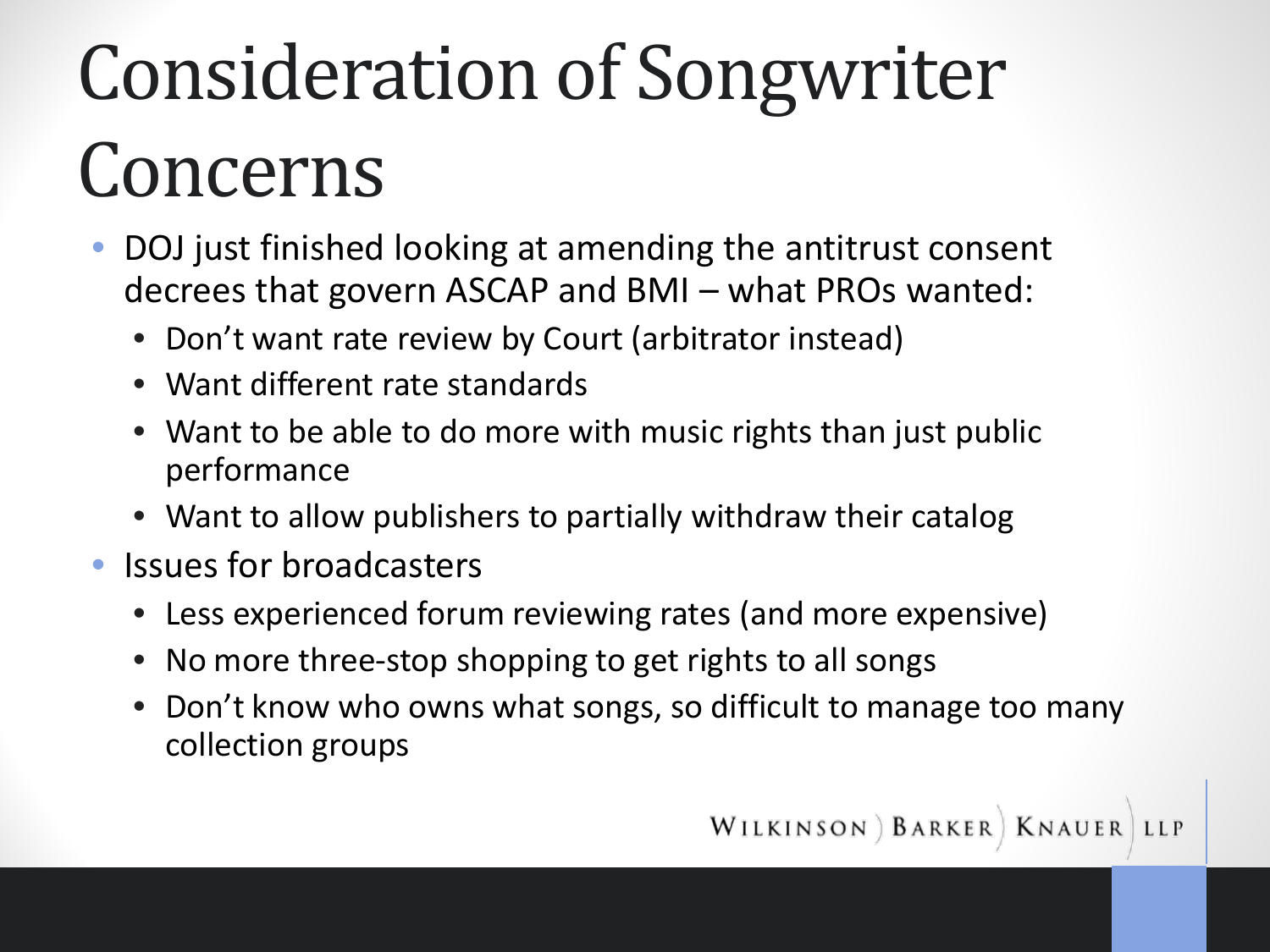## What DOJ Did

- No changes to basics of the consent decrees
- Instead, DOJ required "100 per cent licensing" of "split works"
- Esoteric concept dealing with songs that have multiple composers – important where those composers are not part of the same PRO
- DOJ said that if a broadcaster or other user licenses part of the work – they get full rights to use it, and songwriters need to take care of paying their co-owners – really what broadcasters thought that they had now
- ASCAP and BMI threatening court action or Congressional lobbying to change decision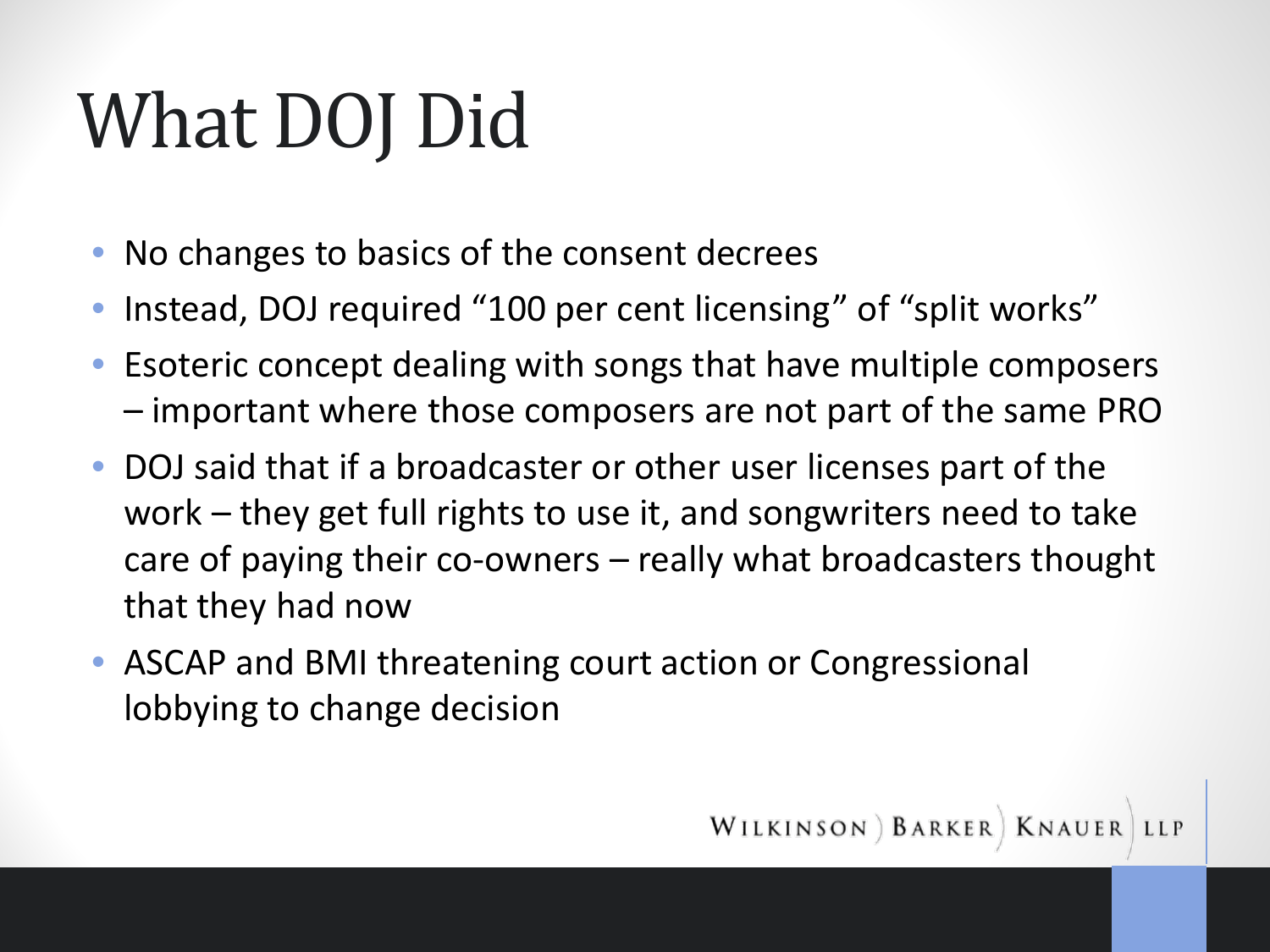## What's Up With SESAC?

- Not subject to consent decrees
- Both Radio and TV music licensing committees settled antitrust actions with SESAC
- Settlements require SESAC to arbitrate rates and set licenses for all broadcaster uses of music – not just over the air
- Negotiations are going on now over new rates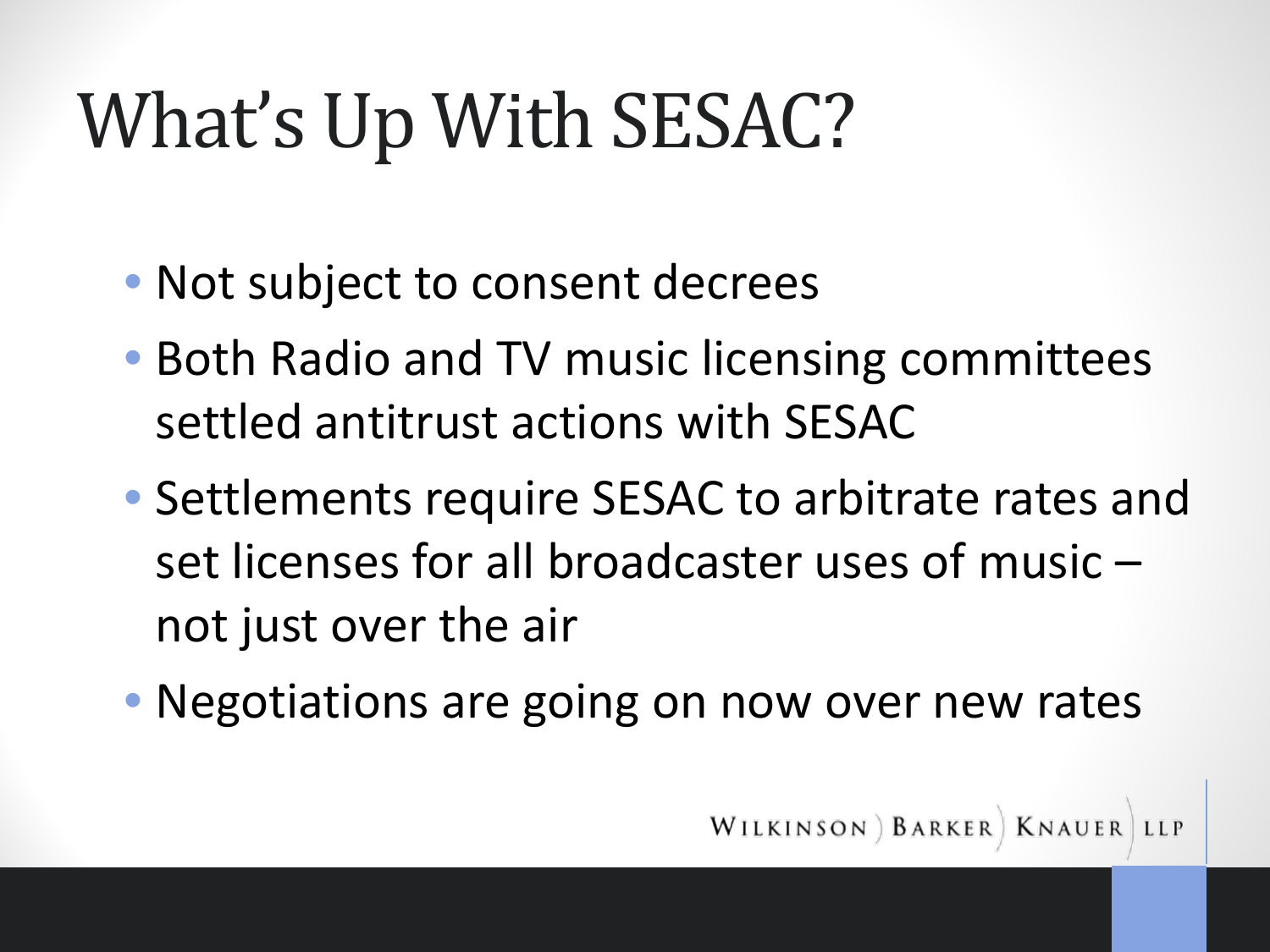#### Other Composition Issues

- GMR Global Music Rights new PRO seeking to license music rights – have withdrawn these rights from ASCAP and BMI for composers including the Eagles, John Lennon, Pete Townsend, Pharrell Williams
	- Already seeking licenses from businesses broadcasters next?
- Other big publishers considering withdrawals too
- Could result in a fracturing of music rights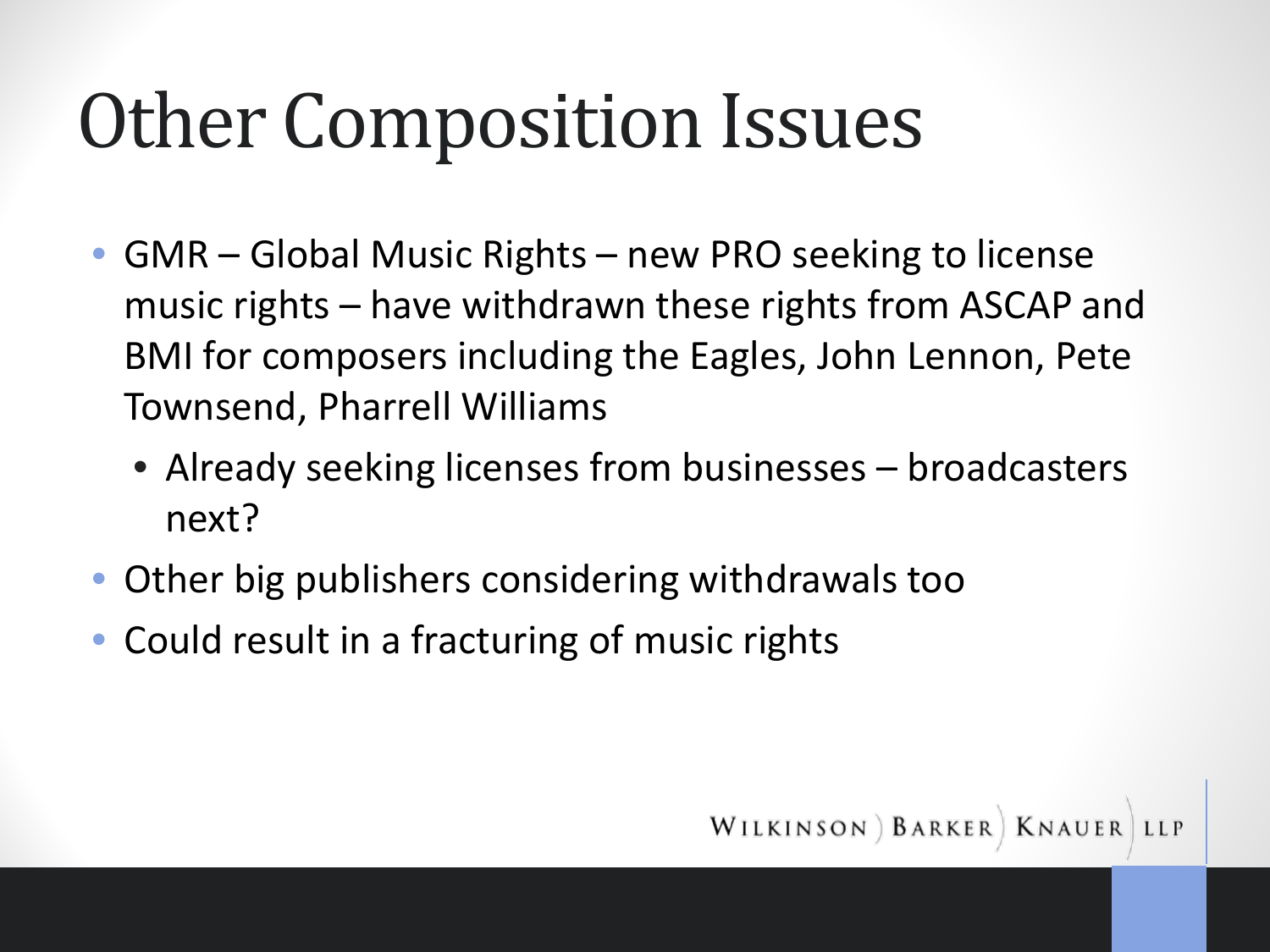## Sound Recording Issues

- Broadcast Performance Royalty still kicking around in Congress
- Pre-1972 sound recording royalty suits
	- Pre-1972 US sound recordings not covered by Federal law
	- Courts in NY and California have found performance right in pre-1972 sound recordings, Florida went the other way
	- Appeals being considered now if a right is found, oldies stations might have to pay sound recording performance royalties for over-the-air broadcasts
		- But there are questions about whether digital versions of songs are really pre-1972 recordings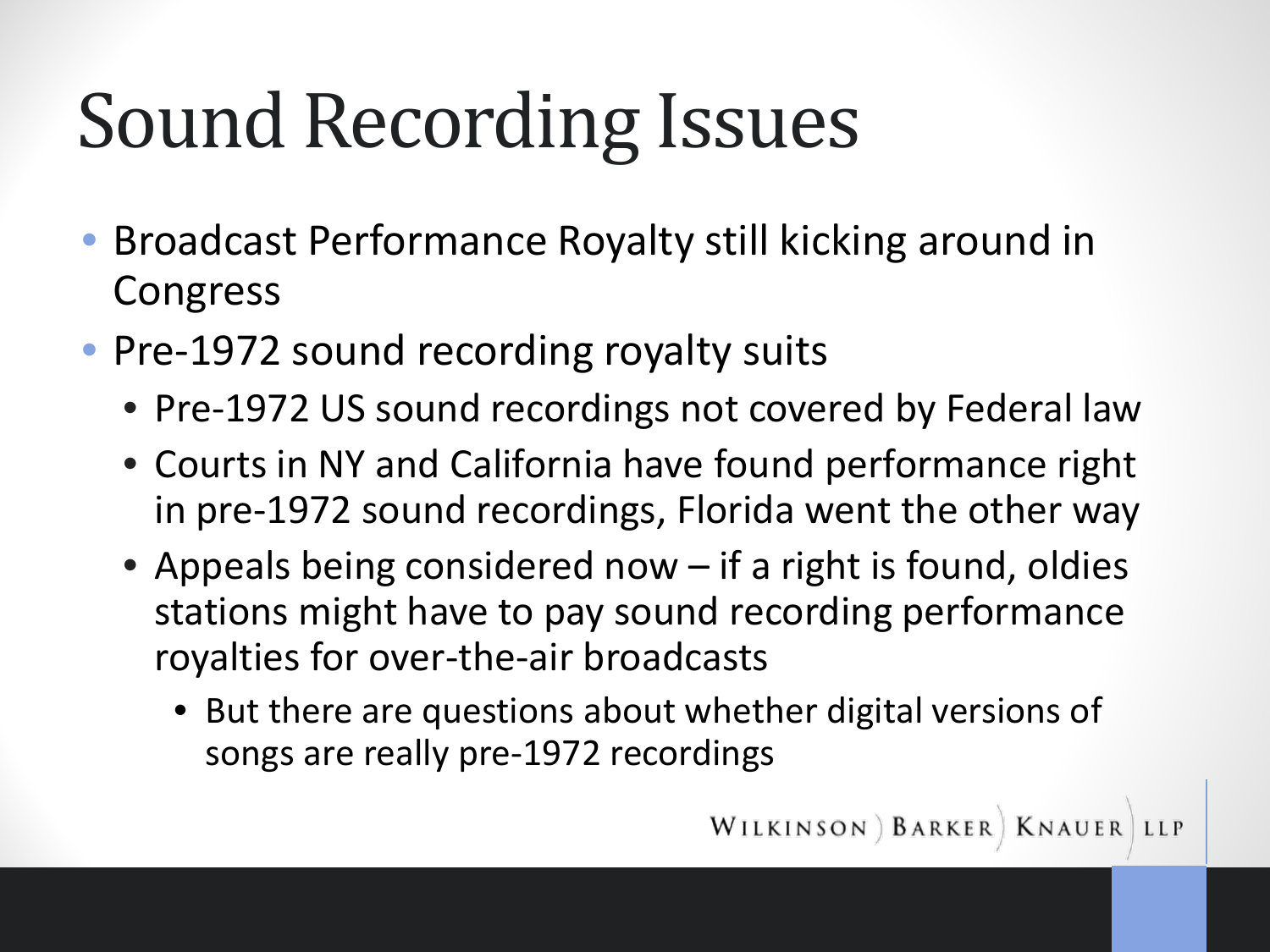#### Other Music Uses

- Using music in video productions or any on-demand service (including podcasts) usually requires direct licenses from copyright holders
	- Most stations can't podcast their morning show because of difficulty in getting rights
	- No one-stop clearing house for such rights
- User- generated content do you let audience post music videos on your website?
	- Register with Copyright Office name of person to get take-down notices
	- If registered, and you don't encourage infringement, have good terms of use, don't have actual knowledge of infringement, and takedown infringing content when asked – safe harbor from liability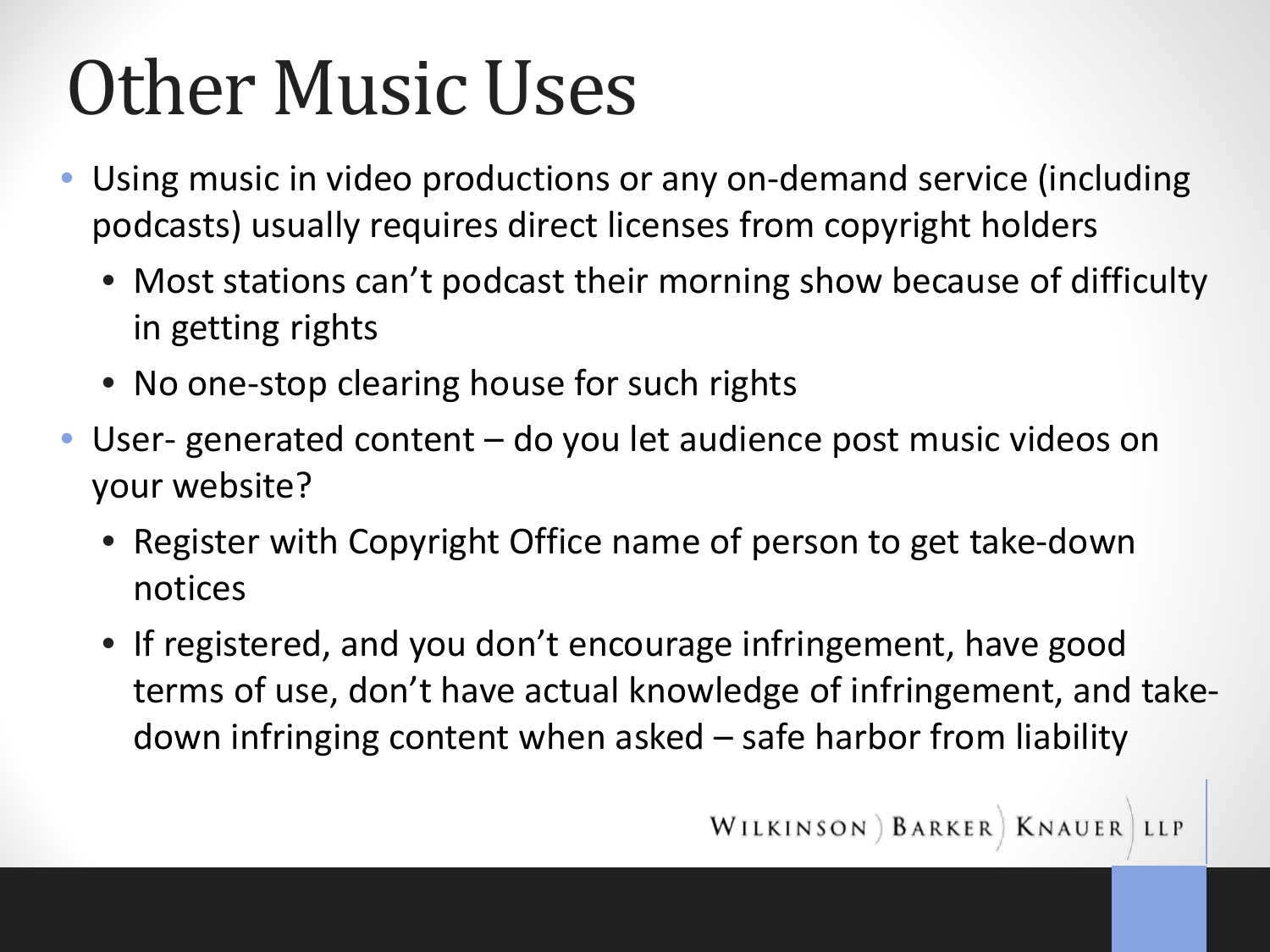# Other Copyright Issues

- Today's biggest issue for broadcasters is unauthorized use of content found on the Internet
- Lots of lawsuits and demands by photographers when broadcaster takes a picture found on the Internet and posts it on their own website without permission
	- Use clearinghouses for photos to get rights to use lots of stock photos to illustrate content on your site
- Same kind of problem in TV demands made for TV stations using online videos in their news and entertainment programs without permission – video creators don't give up copyright just by posting video on YouTube
- Generally users don't give up copyrights just because they post material on the Internet
- If material is registered with the Copyright Office, damages can be as high as \$150,000 – usually lower unless infringement is willful or repeated, but can reach that high